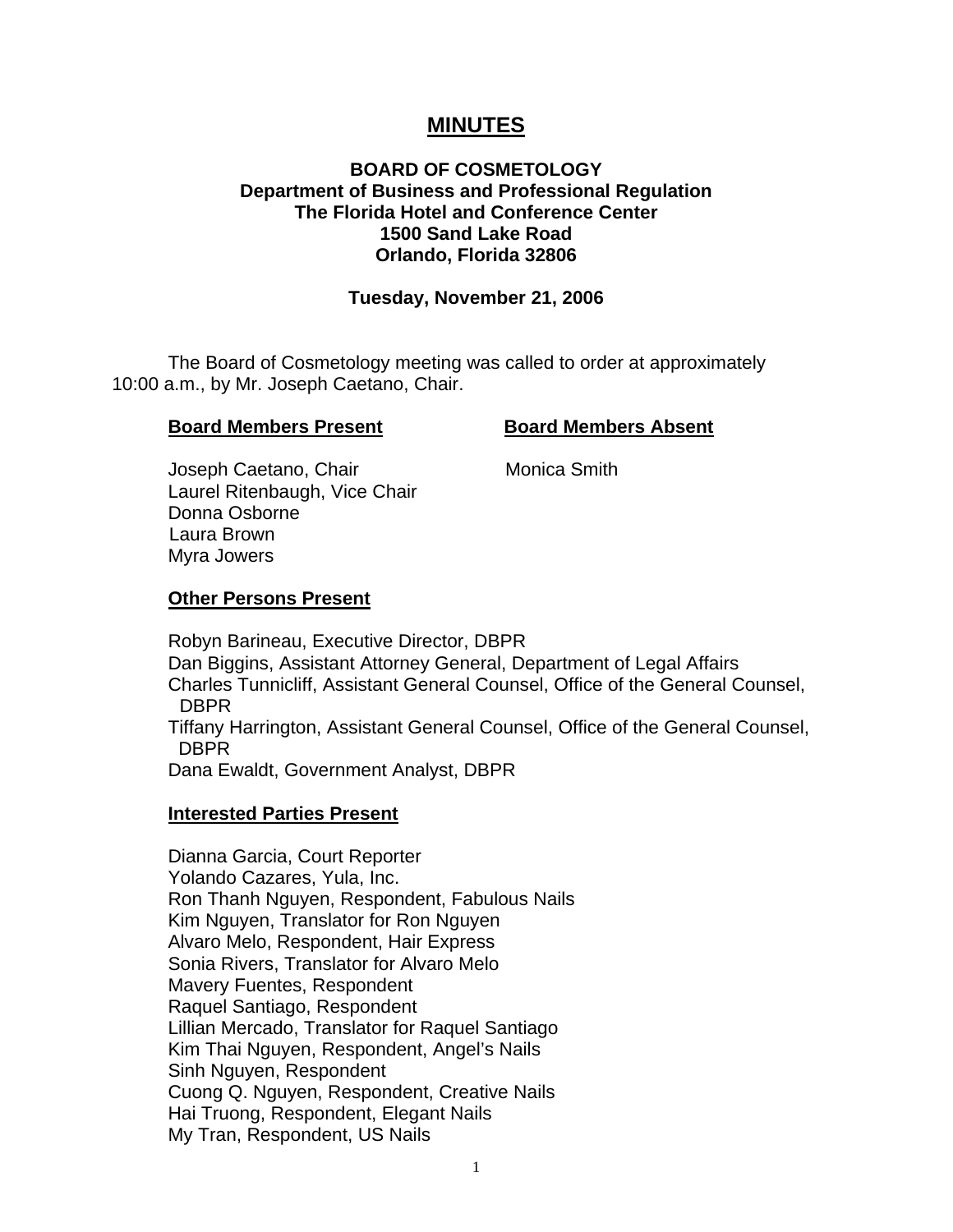Bonnie Willis Hutton, Esquire, US Nails Chau Tran, Respondent, Rosie's Nails Anh T. Nguyen, Respondent, Lee Spa & Nails Mylee Hall, Respondent, Nail Creations Bobby Bui, Respondent, Maria Nails & Spa

 The meeting was opened with a roll call and a quorum was established. Chair Joseph Caetano excused Ms. Monica Smith's absence from the meeting.

## **Disciplinary Matters**

#### **Proposed Recommended Order**

 Regarding Case No. 2006-006718 against Reyna I. Guzman of Miami, Mr. Charles Tunnicliff, Assistant General Counsel, presented the department's case in the matter and suggested the board consider dismissal of all charges against the Respondent in line with the Administrative Law Judge's Proposed Recommended Order. Ms. Reyna I. Guzman was not present or represented at the meeting. Mrs. Laura Brown moved that the Proposed Recommended Order be accepted by the board. Ms. Donna Osborne seconded the motion and the motion passed unanimously.

 Regarding Case No. 2005-065557 against Camilo Torres of Brandon, Mr. Tunnicliff presented the department's case in this matter and suggested assessing a fine of \$500 in line with the Administrative Law Judge's Proposed Recommended Order. Mr. Camilo Torres was not present or represented at the meeting. Mrs. Brown moved that the Proposed Recommended Order be accepted by the board. Ms. Osborne seconded the motion. The motion passed unanimously.

 Regarding Case No. 2005-022253 against Raquel Santiago of Kissimmee, Mr. Tunnicliff presented the department's case in this matter and suggesting assessing a fine of \$500 plus administrative costs of \$182.31 in line with the Administrative Law Judge's Proposed Recommended Order. Ms. Raquel Santiago was present for the meeting along with Ms. Lillian Mercado translating. Ms. Santiago and Ms. Mercado were sworn in by the Court Reporter. Ms. Osborne moved that the Proposed Recommended Order be accepted by the board and that Ms. Santiago be granted a 6 month payment plan, with the first payment of \$182.31 being due within 30 days of the date of the final order plus five additional monthly payments of \$100. Mrs. Brown seconded the motion. The motion passed unanimously.

 Regarding Case No. 2005-006982 against Alice Juanita Greene of Pensacola, Mr. Tunnicliff presented the department's case in this matter and suggesting assessing a fine of \$2,000 in line with the Administrative Law Judge's Proposed Recommended Order. Ms. Alice Juanita Greene was not present or represented at the meeting. Mrs. Brown moved that the Proposed Recommended Order be accepted by the board. Ms. Osborne seconded the motion. The motion passed unanimously.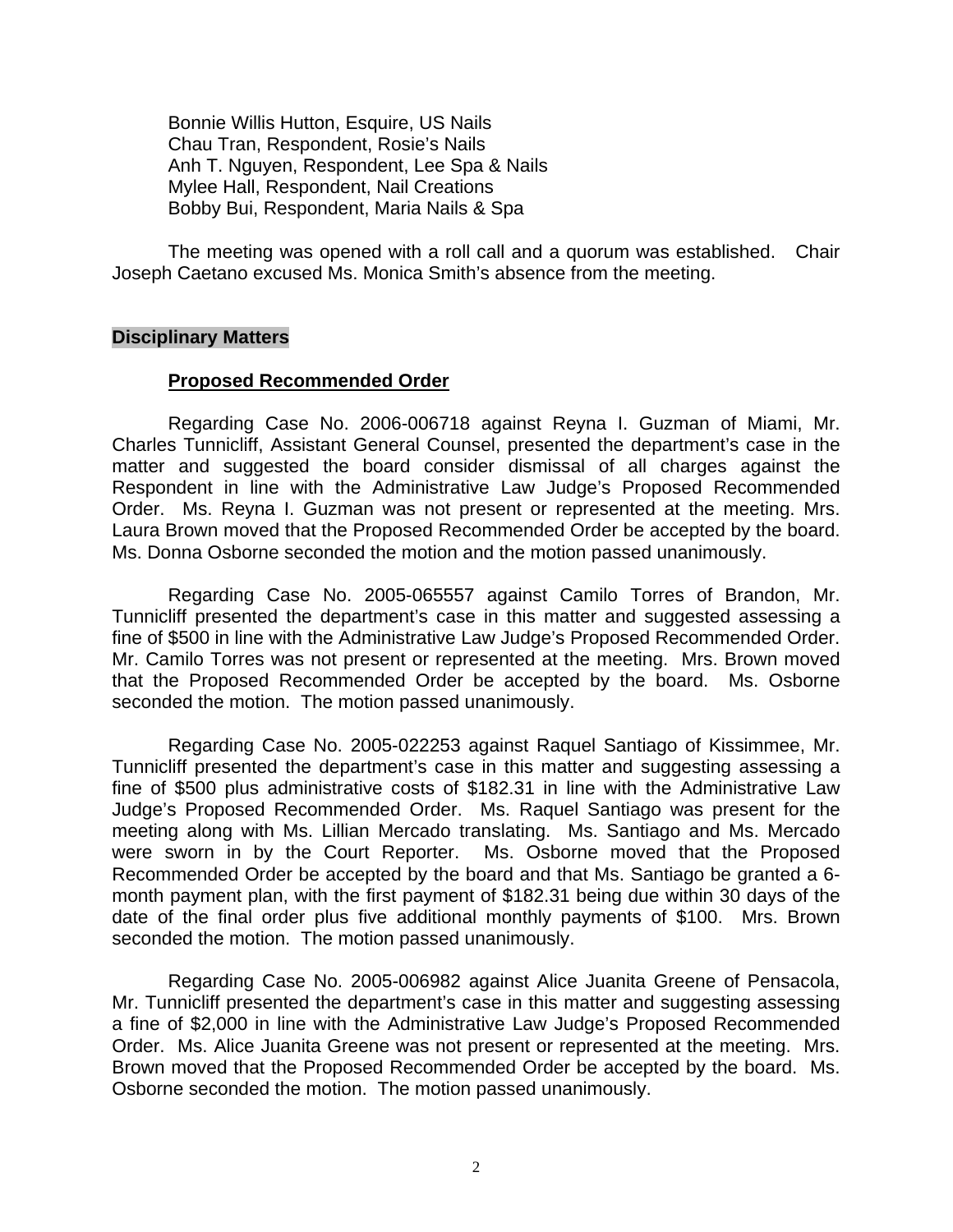Regarding Case No. 2006-007958 and 2006-007940 against Dania Calix, d/b/a Les Scissors Unisex Salon of Hollywood, Mr. Tunnicliff presented the department's case in the matter and suggested the board consider dismissal of all charges against the Respondent in line with the Administrative Law Judge's Proposed Recommended Order. Ms. Dania Calix was not present or represented at the meeting. Mrs. Brown moved that the Proposed Recommended Order be accepted by the board. Ms. Donna Osborne seconded the motion and the motion passed unanimously.

# **Motion for Rehearing**

 Regarding Case No. 2005-006765 against US Nails of North Palm Beach, Mr. Tunnicliff informed the board that the Administrative Complaint charged the Respondent with a violation of sections 477.029(1)(i) and 477.0265(1)(c), F.S. Mr. Tunnicliff reminded the board the case was brought before them as a Motion for Waiver of Rights and Final Order at their July 23, 2006, board meeting and the final order imposed a fine of \$900 and costs of \$140.88 plus a 6-month license suspension. Mr. My Tran, the owner of US Nails, was present at the meeting along with his attorney Ms. Bonnie Willis Hutton, Esquire. Mr. Tran was sworn in by the Court Reporter. Ms. Hutton stated that the meeting notice advising her client of the July 23, 2006, board meeting was signed for by an employee of the salon and that Mr. Tran had no knowledge of the scheduled hearing. Ms. Hutton requested the board vacate the final order as well as remove the 6 month license suspension as three months had already passed. Mrs. Brown moved that the board vacate the final order of the July 23, 2006, board meeting. Ms. Osborne seconded the motion. The motion to vacate the final order passed unanimously. Mr. Tunnicliff suggested assessing a fine of \$900 and costs of \$140.88. Mr. Tunnicliff informed the board that the fine and costs were paid in full. Mr. Tran offered testimony of corrective actions taken with regard to the inspection report violations. Mrs. Brown moved that the board find the Respondent was properly served with the Administrative Complaint, that there was competent and substantial evidence to support the allegations as set forth in the Administrative Complaint, that the Respondent committed the offenses as outlined in the Administrative Complaint, and impose a fine of \$900 and costs of \$140.88. Ms. Myra Jowers seconded the motion and the motion passed unanimously.

## **Informal Hearing**

 Regarding Case No. 2006-003410 against Angel Nails of Orlando, Mr. Tunnicliff stated that the Respondent elected an informal hearing. Mr. Tunnicliff presented the department's case in this matter and suggested assessing a fine of \$500 and costs of \$313.95. Ms. Kim Nguyen was present for the meeting. Ms. Nguyen was sworn in by the Court Reporter. Mr. Tunnicliff informed the board that all fines and costs are paid in full. Ms. Osborne moved that the board find the Respondent was properly served with the Administrative Complaint, that there was competent and substantial evidence to support the allegations as set forth in the Administrative Complaint, that the Respondent committed the offenses as outlined in the Administrative Complaint, and impose a fine of \$500 and costs of \$313.95. Vice Chair Laurel Ritenbaugh seconded the motion. The motion passed unanimously.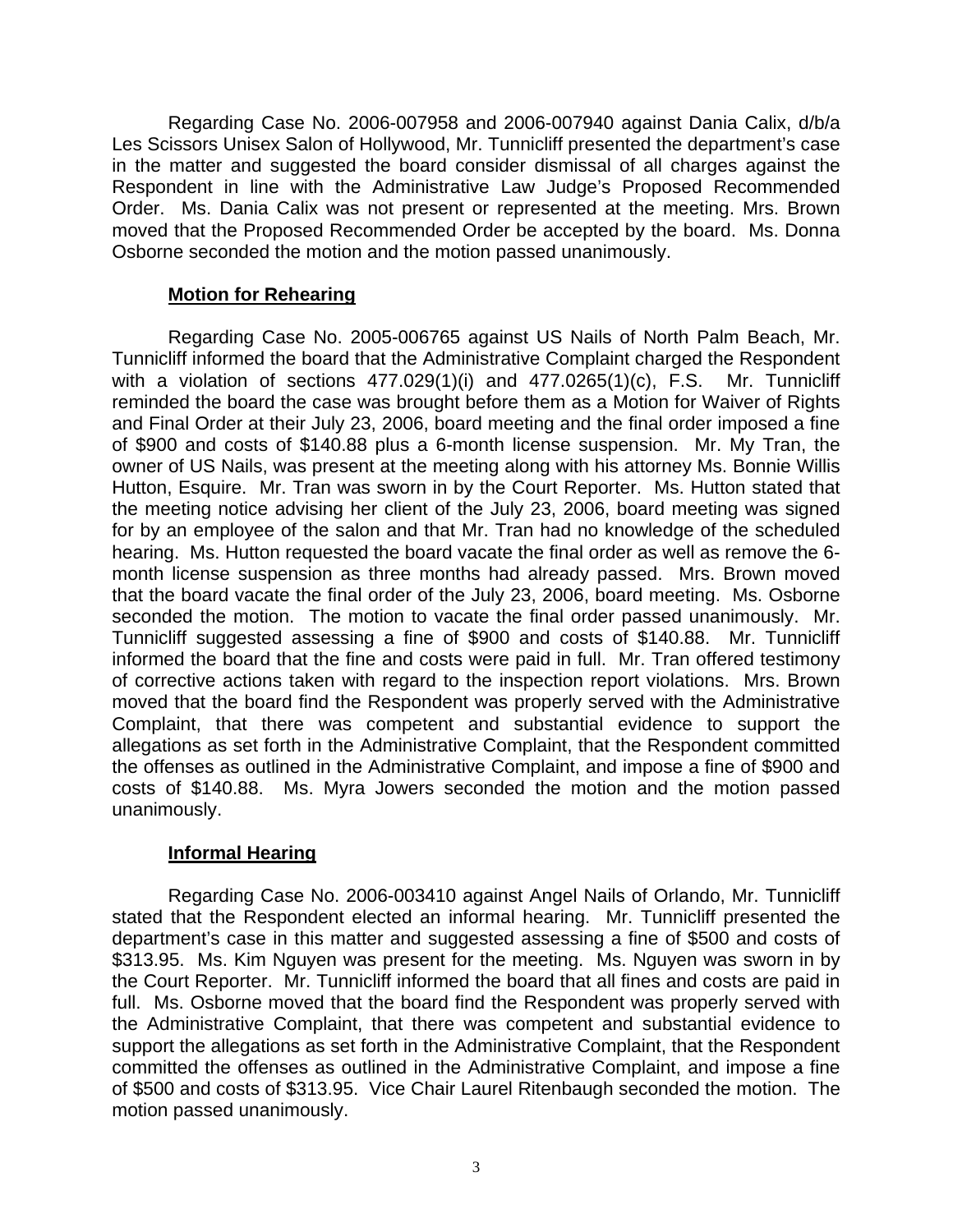Regarding Case No. 2006-009128 against Fabulous Nails of Orlando, Mr. Tunnicliff informed the board that the Respondent elected an informal hearing. Mr. Tunnicliff presented the department's case in this matter and suggested assessing a fine of \$500 and costs of \$331.50. Mr. Ron Nguyen was present along with Ms. Kim Nguyen translating. Mr. Nguyen and Ms. Nguyen were sworn in by the Court Reporter. Mr. Tunnicliff informed the board that all fines and costs are paid in full. Ms. Osborne moved that the board find the Respondent was properly served with the Administrative Complaint, that there was competent and substantial evidence to support the allegations as set forth in the Administrative Complaint, that the Respondent committed the offenses as outlined in the Administrative Complaint, and impose a fine of \$500 and costs of \$331.50. Vice Chair Ritenbaugh seconded the motion. The motion passed unanimously.

 Regarding Case No. 2006-010599 against Nail Creations of Davenport, Mr. Tunnicliff informed the board that the Respondent elected an informal hearing. Mr. Tunnicliff presented the department's case in this matter and suggested assessing a fine of \$500 and costs of \$353.61. Ms. Maylee Hall was present for the meeting and sworn in by the Court Reporter. Ms. Hall offered testimony stating that had she stopped offering acrylic nail services soon after MMA usage was considered a violation and that Nail Creations Salon only performs gel nail services. Ms. Hall continued by stating that a supplier had given her various product samples which happened to include the acrylic bottle that was found at the time of inspection. At the time of inspection the bottle was unopened and she had no intention of using the acrylic product. Mrs. Brown moved that the board dismiss the case against Nail Creation based on Ms. Hall's testimony. Ms. Jowers seconded the motion. Vice Chair Ritenbaugh and Ms. Osborne opposed the motion. By majority vote, the motion passed dismissing the case.

 Regarding Case No. 2005-022926 against Alvaro Melo, d/b/a Hair Express of St. Cloud, Mr. Tunnicliff noted the matter was agended as a Motion for Waiver of Rights and Final Order due to no election of rights being filed with his office, however, since the Respondent was present he requested to proceed as an informal hearing pursuant to Section 120.57(2), F.S. Mr. Tunnicliff presented the department's case in this matter and suggested assessing a fine of \$500 and costs of \$155.04. Mr. Alvaro Melo was present for the meeting along with Ms. Sonia Rivera translating. Mr. Melo and Ms. Rivera were sworn in by the Court Reporter. Mr. Melo offered testimony stating that the salon was in business for approximately three years and that he thought the salon was properly licensed since Osceola County had issued the occupational business license without requesting proof of the State cosmetology salon license. Mr. Melo stated that he closed his business after he was cited for unlicensed activity, that he is now working at another salon and that he will not be applying for a cosmetology salon license in the future. Mrs. Brown moved that due to Mr. Melo's testimony, the board dismiss the fines in this matter assessing only the administrative costs of \$155.04. Ms. Osborne seconded the motion. The motion passed unanimously.

 Regarding Case No. 2006-007457 against Elegant Nails of Brandon, Mr. Tunnicliff noted that the matter was agended as a Motion for Waiver of Rights and Final Order due to no election of rights being filed with his office, however, since the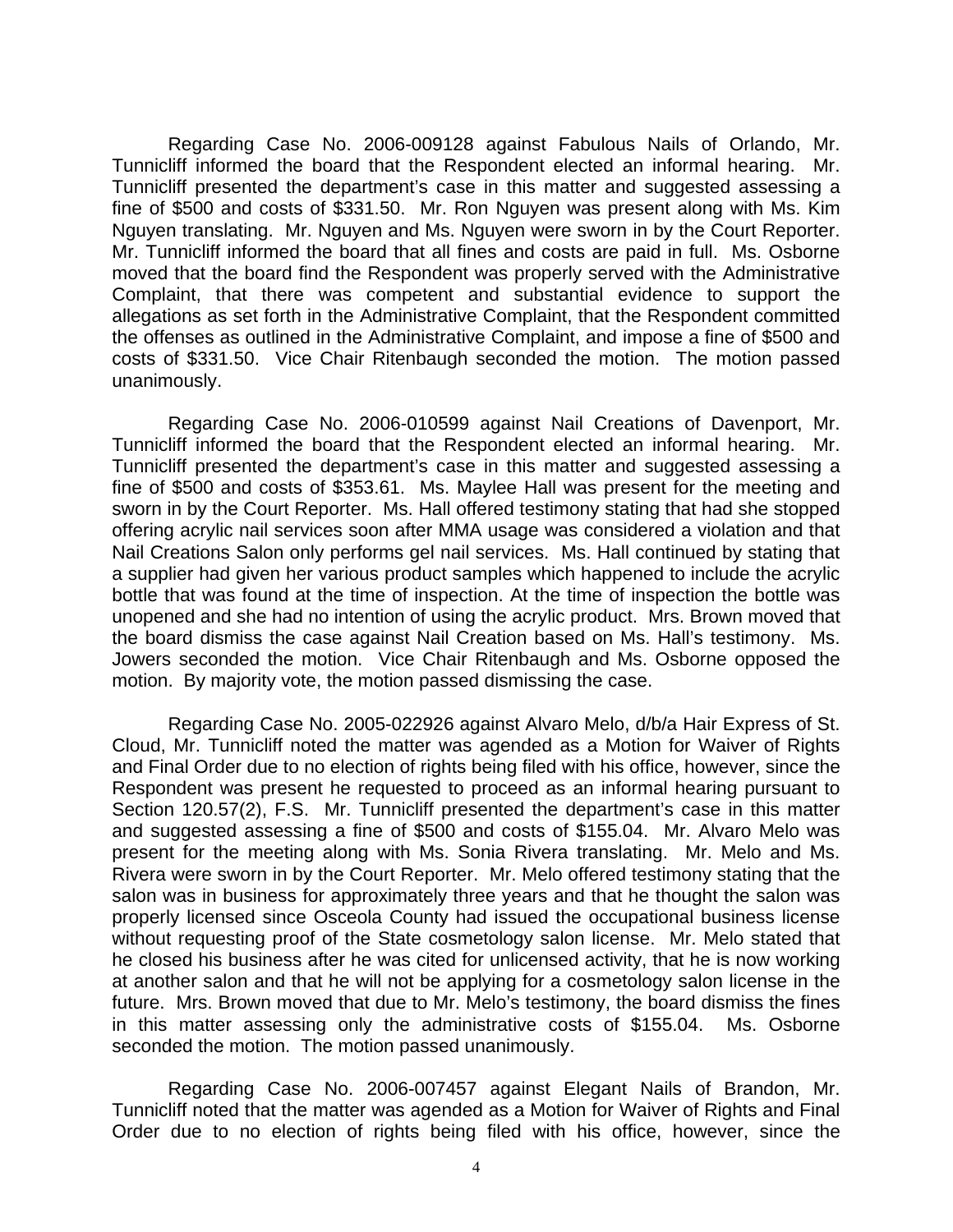Respondent was present, he requested to proceed as an informal hearing pursuant to Section 120.57(2), F.S. Mr. Tunnicliff presented the department's case in this matter and suggested assessing a fine of \$500 and costs of \$370.74. Mr. Hai Truong, the owner, was present along with Mr. Bobby Bui translating. Mr. Truong and Mr. Bui were sworn in by the Court Reporter. Mr. Tunnicliff informed the board that all fines and costs are paid in full. Mr. Truong addressed the board stating that the product was left in the salon by the previous owner. Mr. Truong stated that he accepts the fine and has taken corrective action by disposing of the MMA product. Ms. Osborne moved that the board find the Respondent was properly served with the Administrative Complaint, that there was competent and substantial evidence to support the allegations as set forth in the Administrative Complaint, that the Respondent committed the offenses as outlined in the Administrative Complaint, and impose a fine of \$500 and costs of \$370.74. Ms. Jowers seconded the motion and the motion passed unanimously.

 Regarding Case No. 2006-005337 against Maria Nails & Spa of Orlando, Mr. Tunnicliff noted the matter was agended as a Motion for Waiver of Rights and Final Order due to no election of rights being filed with his office, however, since the Respondent was present, he requested to proceed as an informal hearing pursuant to Section 120.57(2), F.S. Mr. Tunnicliff presented the department's case in this matter and suggested assessing a fine of \$500 and costs of \$315.88. Mr. Bobby Bui was present for the meeting and was sworn in by the Court Reporter. Mr. Tunnicliff informed the board that all fines and costs are paid in full. Mr. Bui addressed the board stating that the product purchased from the supplier was specifically labeled "MMA Free". He purchased a product in good faith, and he is unable to perform self-tests on the product to ensure that it is MMA free as the label claims. Mr. Bui asked if the State could intervene with the suppliers who appear to be committing consumer fraud. Mr. Bui feels as if the consumers are being victimized. Ms. Osborne moved that the board find the Respondent was properly served with the Administrative Complaint, that there was competent and substantial evidence to support the allegations as set forth in the Administrative Complaint, that the Respondent committed the offenses as outlined in the Administrative Complaint, and impose a fine of \$500 and costs of \$315.88. Mrs. Brown seconded the motion and the motion passed unanimously.

 Regarding Case No. 2006-014948 against Rosie's Nails of Leesburg, Mr. Tunnicliff noted the matter was agended as a Motion for Waiver of Rights and Final Order due to no election of rights being filed with his office, however, since the Respondent was present, he requested to proceed as an informal hearing pursuant to Section 120.57(2), F.S. Mr. Tunnicliff presented the department's case in this matter and suggested assessing a fine of \$500 and costs of \$363.55. Mr. Chau Tran was present for the meeting and sworn in by the Court Reporter. Tunnicliff informed the board that all fines and costs are paid in full. Mr. Tran addressed the board stating that he had recently taken over ownership of the salon prior to inspection. Mr. Tran does not dispute that MMA was found in the salon, however, the product was labeled "MMA Free" and he had no reason not to trust the label. Vice Chair Ritenbaugh moved that due to Mr. Tran's testimony, the board dismiss the fines in this matter assessing only the administrative costs of \$363.55. Ms. Jowers seconded the motion. The motion passed unanimously. Board staff will process the refund application for the \$500 fine that was paid in full.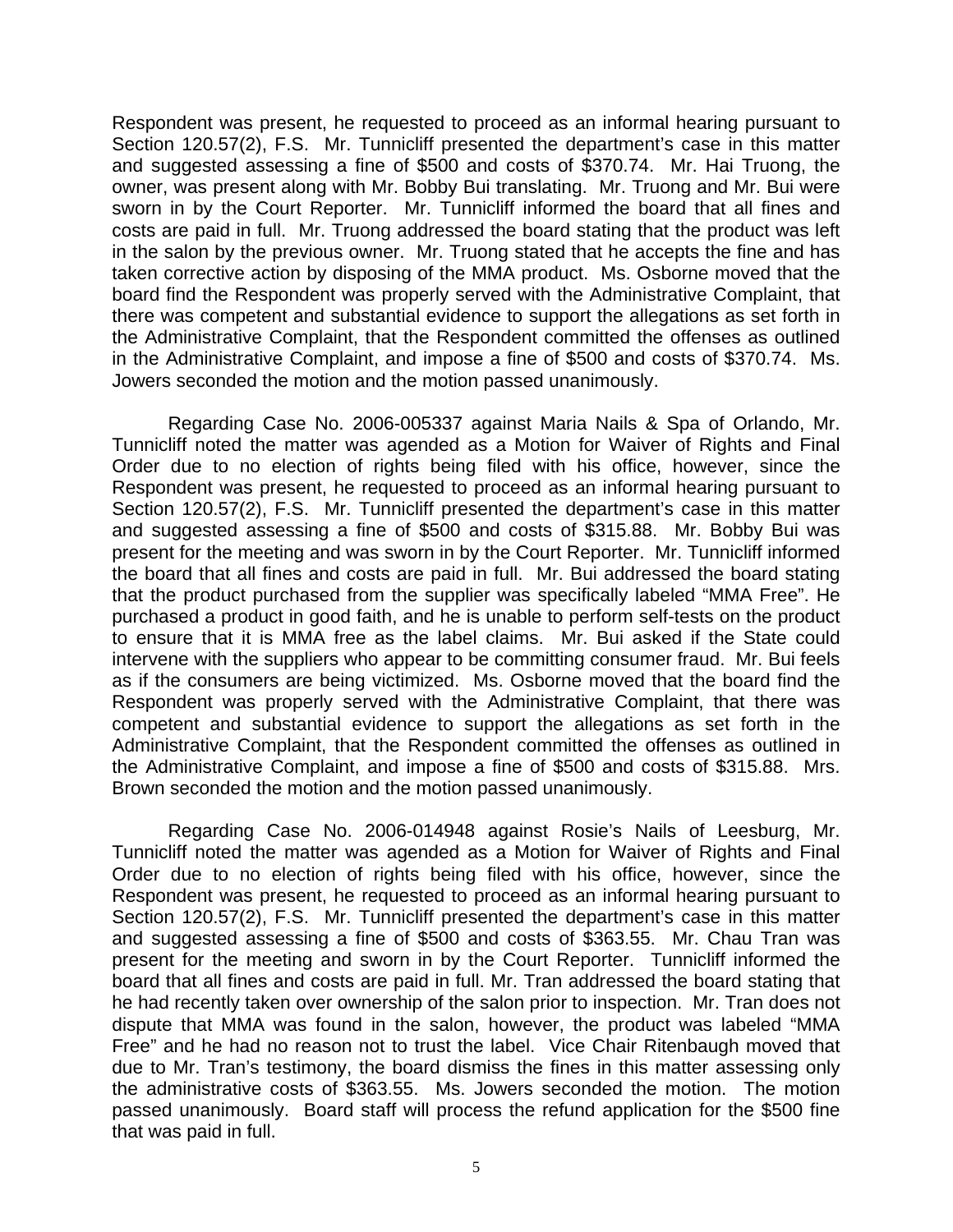Regarding Case No. 2005-000628 against Mavery Fuentes, d/b/a Mabel Hair Salon of Tampa, Mr. Tunnicliff noted the matter was agended as a Motion for Waiver of Rights and Final Order due to no election of rights being filed with his office, however, since the Respondent was present, she requested to proceed as an informal hearing pursuant to Section 120.57(2), F.S. Mr. Tunnicliff presented the department's case in this matter and suggested assessing a fine of \$1,000 and costs of \$136.01. Ms. Mavery Fuentes was present for the meeting along with Ms. Ailen Estevez translating. Ms. Fuentes and Ms. Estevez were sworn in by the Court Reporter. Ms. Fuentes addressed the board stating that she disputed the facts since she knew the supervised exception rule. Ms. Fuentes continued by offering explanation of her examination history. The first examination attempt was October 2003, at which time she failed both portions of the exam. In October 2004, Ms. Fuentes passed the theory portion but failed the written portion of the exam. Ms. Fuentes has retaken and failed the clinical exam in April 2004, March 2005, July 2005, and again in October 2005. Ms. Fuentes stated that she has a family to support and will continue to work without a license. Mrs. Brown stated that it is her desire to prevent Ms. Fuentes from obtaining a Florida cosmetology license as her actions disregard the laws and rules of the cosmetology profession. Mr. Daniel Biggins, Assistant Attorney General, reminded the board that the matter brought before them at this meeting pertains to the disciplinary matter only and that licensure was not an available matter for this proceeding. Mrs. Brown requested that Ms. Fuentes' application file be brought before them at their next meeting, and she would like to request that Ms. Fuentes come back before them prior to being issued a cosmetology license. Vice Chair Ritenbaugh moved that the board find the Respondent was properly served with the Administrative Complaint, that there was competent and substantial evidence to support the allegations as set forth in the Administrative Complaint, that the Respondent committed the offenses as outlined in the Administrative Complaint, and impose a fine of \$1,000, costs of \$136.01, plus all outstanding/unpaid citations totaling \$600 must be paid; and that the order include a payment plan with the first payment of \$236.01 being due within 30 days of the date of the final order and seven monthly payments of \$200 until all matters are paid in full. Ms. Osborne seconded the motion and the motion passed unanimously.

 Regarding Case No. 2005-037532 against J. Russell Salons of Palm Beach, Mr. Tunnicliff requested this disciplinary case be pulled from the agenda to be considered at a later date.

Unless otherwise stated, by appropriate motion the board found that the Respondent was properly served with the Administrative Complaint, that there were was competent and substantial evidence to support the allegations as set forth in the Administrative Complaint, that the Respondent committed the offenses as outlined in the Administrative Complaint and adopted them as findings of fact and conclusions of law of the board, and imposed the penalties shown below:

 Chinh Nelson Nguyen; Miami Case No. 2006-002337 \$250 fine and \$28.05 costs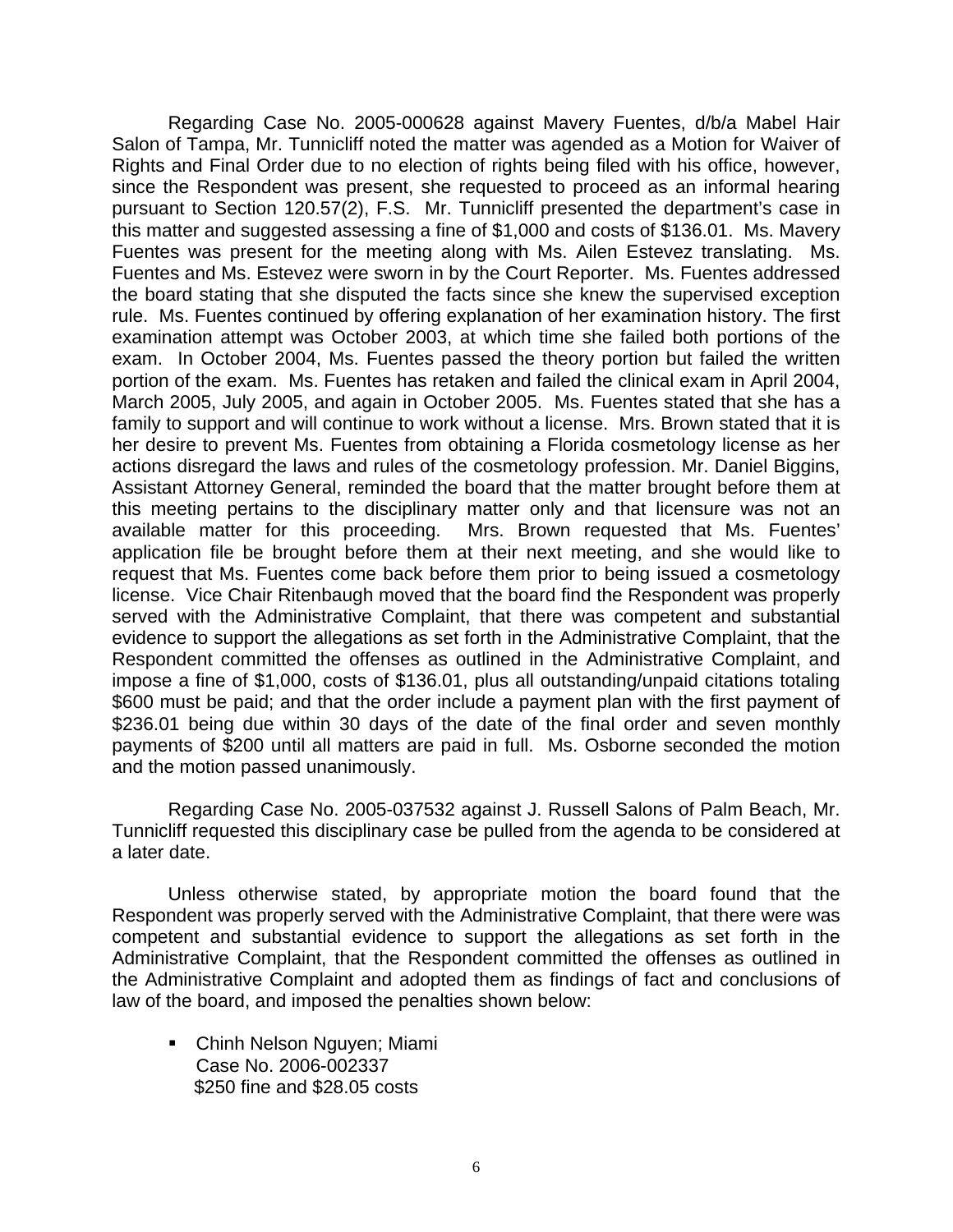- **Jade Nails: Orlando** Case No. 2005-063997 \$500 fine and \$320.47 costs
- **Jean Krupa, d/b/a Heavenly Skin; Holly Hill** Case Nos. 2006-0019168 and 2006-018181 \$500 fine and \$21.75 costs
- **Michelle Anna Nguyen; Land O'Lakes** Case No. 2006-013413 \$500 fine and \$402.46 costs
- Nail Place; Orlando Case No. 2006-016676 \$500 fine and \$319.05 costs
- **Phong Tan Nguyen; Seminole** Case No. 2006-011959 \$500 fine and \$339.70 costs
- **Roberto A. Figueroa; Jupiter** Case No. 2004-048757 \$1,000 fine and \$100.57 costs
- **Tien M. Nguyen; Sarasota** Case No. 2005-059267 \$50 fine and \$336.87 costs
- **Tip-Top Nails and Day Spa; Orlando** Case No. 2006-010478 \$500 fine and \$294.15 costs
- Top Nails; Cocoa Case No. 2006-012650 \$500 fine and \$294.15 costs
- **Yvonne A. Houston; Clearwater** Case No. 2006-021044 \$500 fine and \$71.15 costs
- Charisma Nails and Spa; Maitland Case No. 2006-001451 \$500 fine and \$325.84 costs
- **Teresa N. Woo; Kenneth City** Case No. 2006-009141 \$500 fine and \$59.80 costs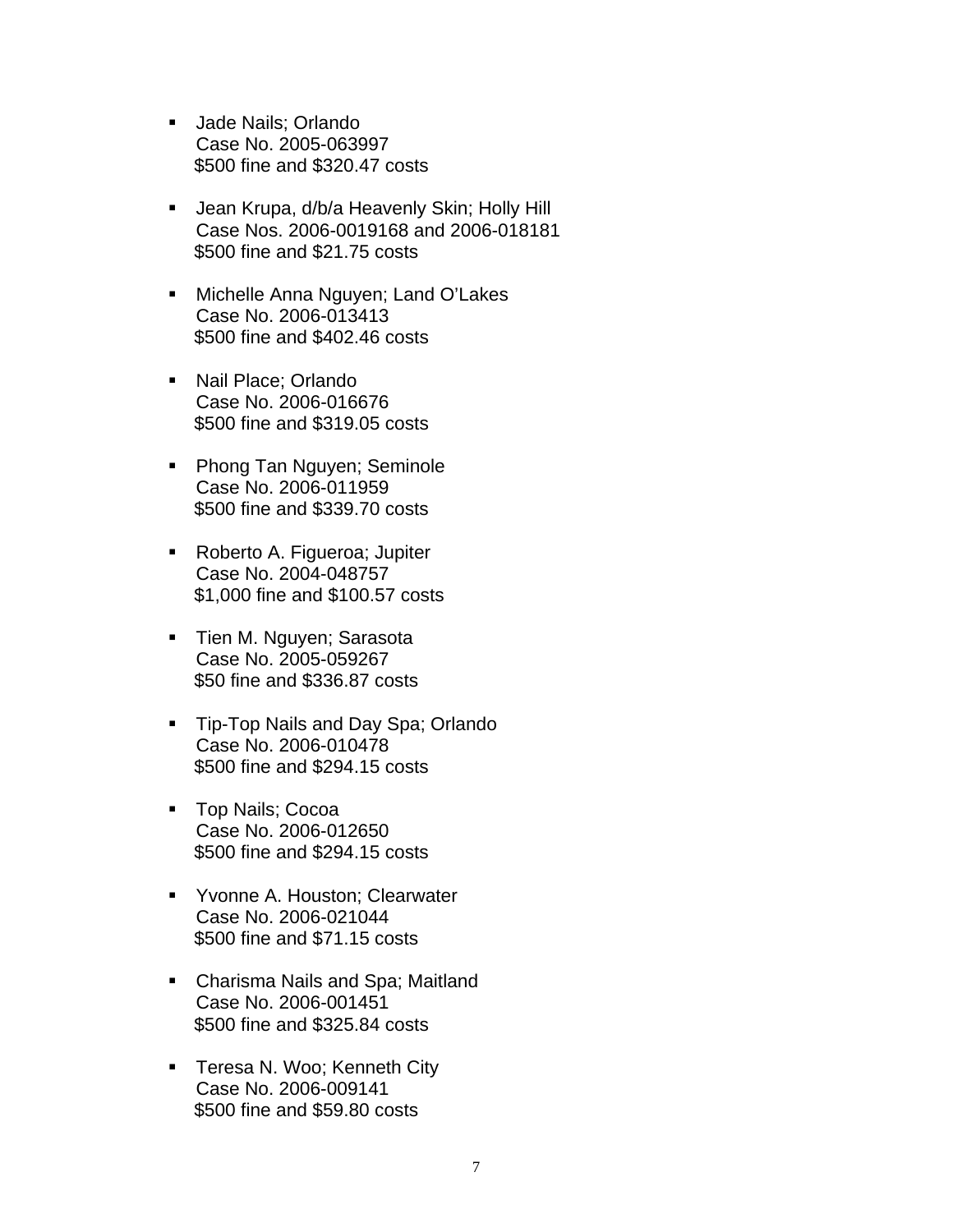## **Motions for Waiver of Rights and Final Order**

 Unless otherwise stated, by appropriate motion the board found that the Respondent was properly served with the Administrative Complaint, the Respondent failed to respond within 21 days thereby waiving their right to elect a hearing in this matter, the board accepted the allegations as stated in the Administrative Complaint and adopted them as the findings of fact and conclusions of law of the board, and imposed the penalties shown below:

- Adaliza's Nails: Poinciana Case No. 2005-006120 \$500 fine and \$119.87 costs
- Addington K. Braynen; Pompano Beach Case No. 2005-037133 \$1,000 fine and \$77.91 costs
- Alicia Casas; Ft. Lauderdale Case No. 2004-039771 \$500 fine and \$222.41 costs
- Awilda Pagan; Pompano Beach Case No. 2006-014003 \$500 fine and \$105.71 costs
- **Carolyn Landers; Ft. Lauderdale** Case No. 2006-048240 \$1,000 fine and \$49.54 costs
- **Elizabeth Sansom; North Palm Beach** Case No. 2005-021019 \$1,500 fine and \$156.62 costs
- **Elizabeth Sansom: North Palm Beach** Case No. 2005-029627 \$500 fine and \$144.65 costs
- **Eva's European Skin Care; Altamonte Springs** Case No. 2005-043322 \$500 fine and \$133.68 costs
- K-Nails, Inc.; Kissimmee Case No. 2006-001685 \$500 fine and \$325.84 costs
- Keely's Hair Color Salon; Seminole Case No. 2004-046917 \$1,000 fine and \$409.97 costs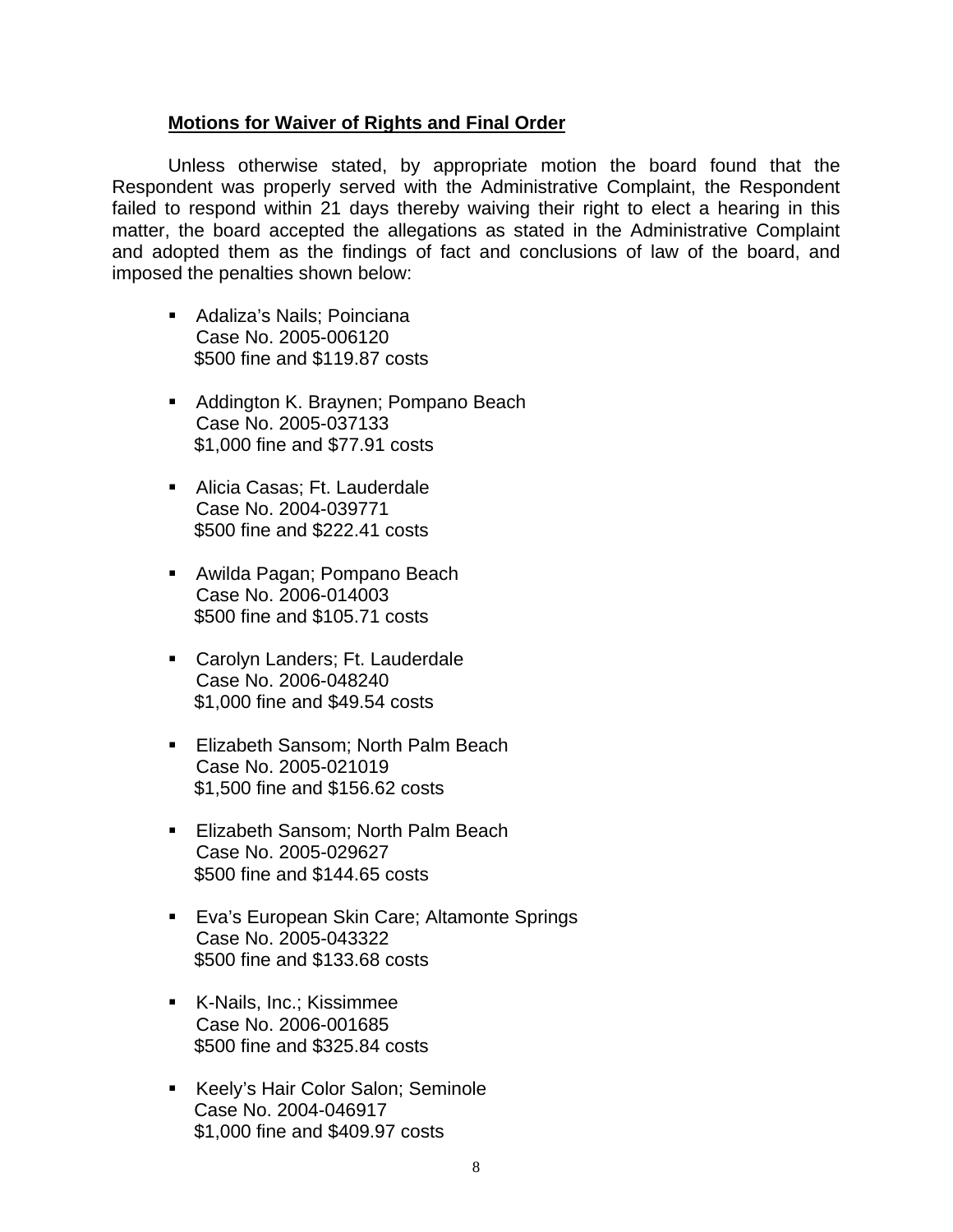- **Long Bao Nguyen; Brandon** Case No. 2006-007462 \$500 fine and \$370.74 costs
- **Louis Wellon; Sanford** Case No. 2004-037908 \$500 fine and \$106.63 costs
- **Metro West Nails and Spa; Orlando** Case No. 2006-009122 \$500 fine and \$306.60 costs
- Nail Elite; Oviedo Case No. 2005-054962 \$50 fine and \$77.91 costs
- Nail Salon; Kissimmee Case No. 2006-003507 \$500 fine and \$318.70 costs
- Nailport; Marianna Case No. 2004-049625 \$500 fine and \$352.30 costs
- **Paulette A. Thomas; North Miami Beach** Case No. 2004-015023 \$1,000 fine and \$188.04 costs
- **Sabrina D. Lesane; Fort Pierce** Case No. 2005-011065 \$1,200 fine and \$125.13 costs
- Samuel Dela Torre; Lake Worth Case No. 2006-005343 \$2,000 fine and \$84.69 costs
- **Studio 108; Englewood** Case No. 2005-027783 \$500 fine
- SWA's Master Salon; West Palm Beach Case No. 2005-051467 \$1,800 fine and \$128.06 costs
- **Theresa Z. Jacobs; Jacksonville** Case Nos. 2005-024281 & 2005-024283 \$500 fine and \$9.79 costs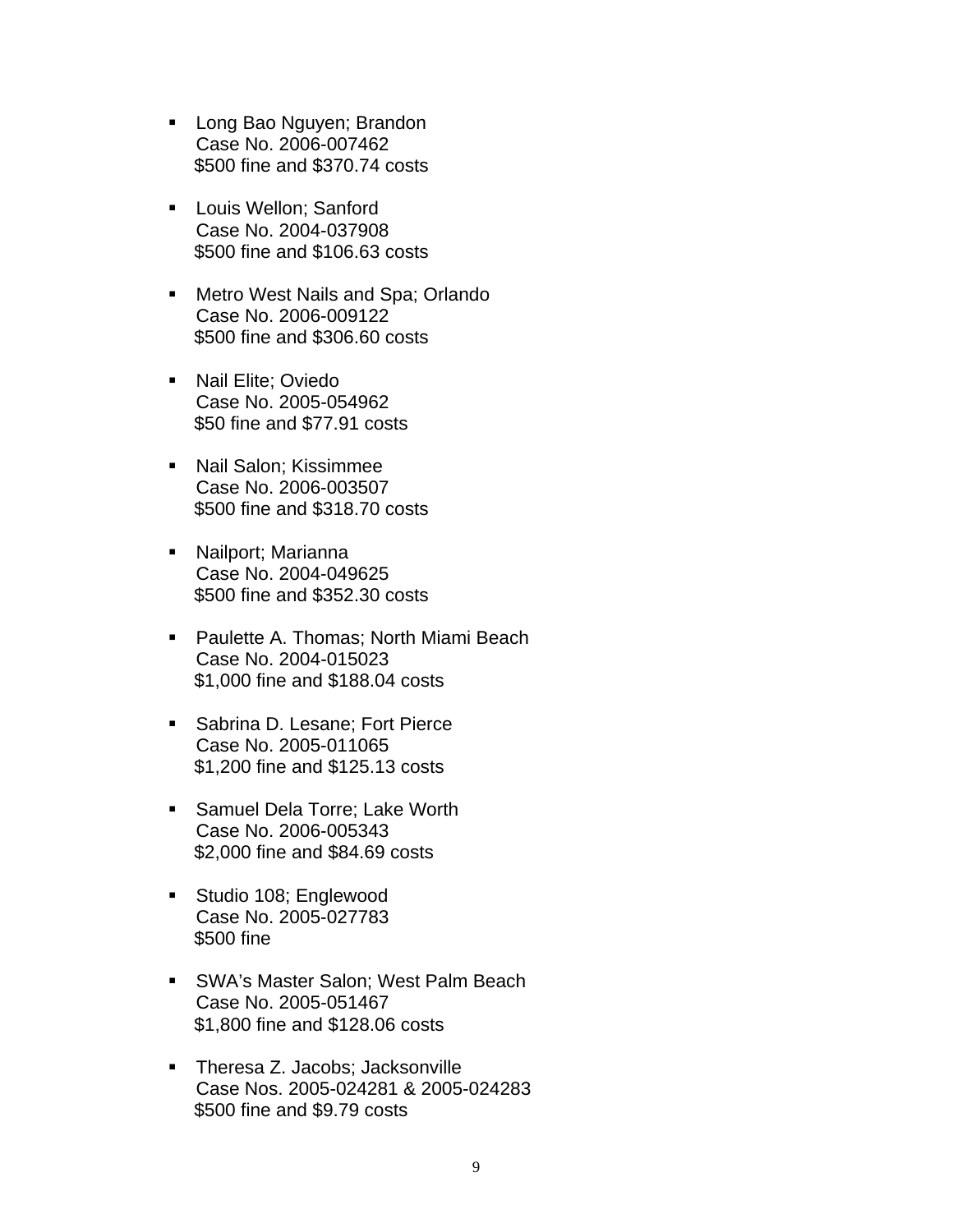- **Teresa N. Woo; Kenneth City** Case No. 2006-009120 \$500 fine and \$59.80 costs
- **VN Nails**; Miami Case No. 2006-003750 \$500 fine and \$80.41 costs

# **Settlement Stipulations**

 Regarding Case No. 2006-009124 against Lee Spa Nails of Orlando, the Administrative Complaint charged the Respondent with a violation of Section 477.0265(1)(h), F.S. Mr. Anh T. Nguyen was present for the meeting and sworn in by the Court Reporter. The department suggested assessing a fine of \$500 and \$306.60 costs. Mr. Tunnicliff informed the board that the fines and costs are paid in full. Mrs. Brown moved that the board adopt the Stipulation of the parties as the board's final action in this matter and incorporate it and all its terms into a final order. Ms. Jowers seconded the motion and the motion passed unanimously.

 Unless otherwise stated, by appropriate motion the board found the Respondent to have committed the offenses as alleged in the Administrative Complaint and adopted the Stipulation of the parties as the board's final action regarding a penalty to be imposed on the Respondent as follows:

- **Leslie's Nails; Brandon** Case No. 2006-007371 \$500 fine and \$269.38 costs
- **Lorri A. Bolander; Key West** Case No. 2006-012355 \$500 fine and \$88.14 costs
- California Nails; Tallahassee Case No. 2005-051832 \$550 fine and \$76 costs
- Cecilia D. Nguyen; St. Petersburg Case No. 2005-063827 \$338.12 costs
- Central Nails; Clermont Case No. 2006-021454 \$750 fine and \$199.14 costs
- **Central Nails; Orlando** Case No. 2005-063986 \$500 fine and \$320.47 costs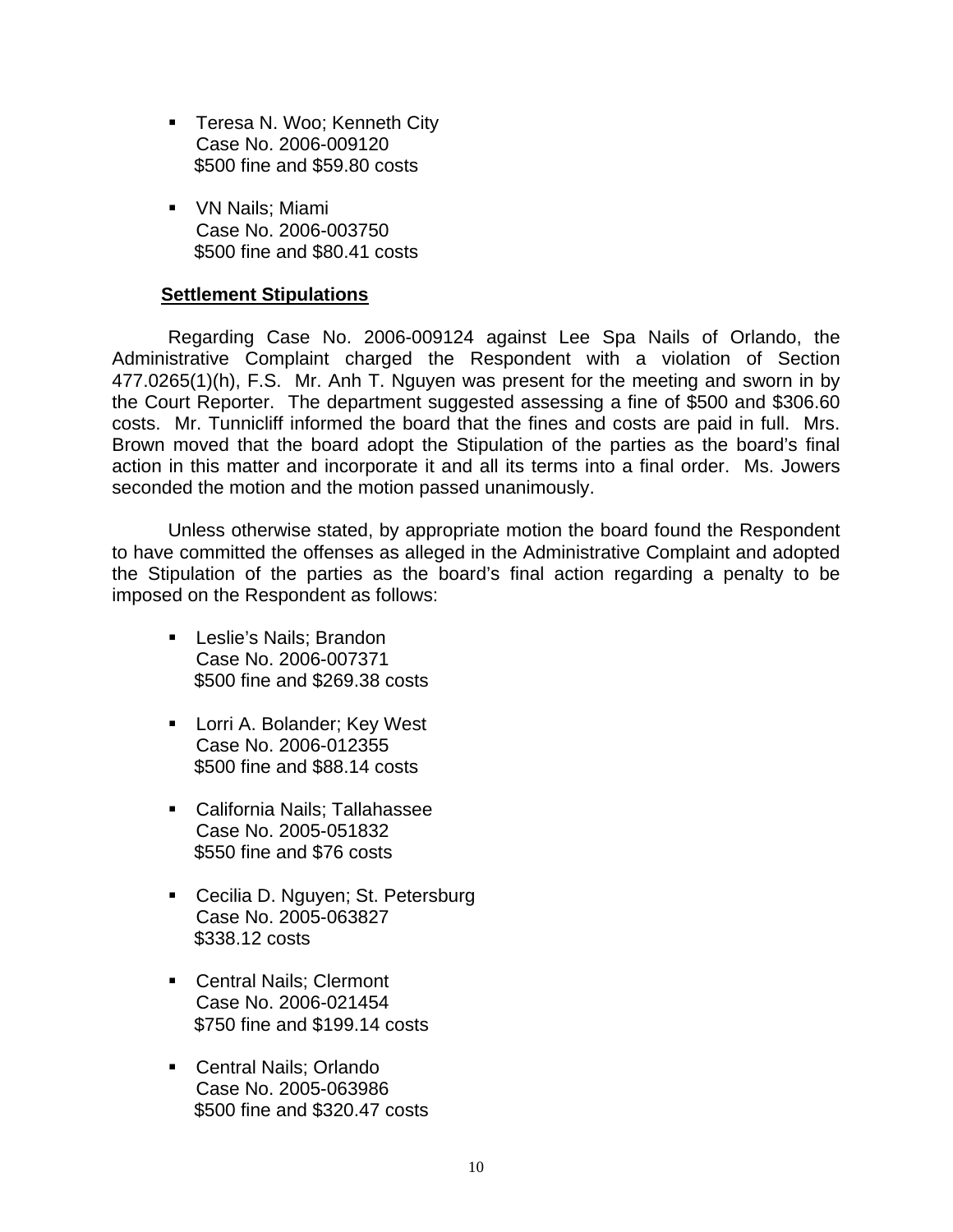- Chinh Nelson Nguyen; Miami Case No. 2006-002333 \$250 fine and \$29.15 costs
- **Creation Nails: Orlando** Case No. 2006-016691 \$500 fine and \$319.05 costs
- **Cuong Quoc Nguyen; Valrico** Case No. 2006-013394 \$500 fine and \$402.94 costs
- Deluxe Nails, Inc.; Orlando Case No. 2006-001863 \$500 fine and \$315.88 costs
- **Fesal K. Sari; Maimi** Case No. 2005-064960 \$250 fine and \$48.94 costs
- **Golden Nails and Tanning; Leesburg** Case No. 2006-014939 \$200 fine and \$363.55 costs
- Hair & Such; Lauderhill Case No. 2006-002798 \$800 fine and \$161.91 costs
- **Jennifer Chin-Young; Port St. Lucie** Case No. 2005-045699 \$500 fine and \$86.24 costs
- Karline Ricketts; Miami Case No. 2005-037552 \$1,800 fine and \$156.62 costs
- Khanh Kim Tran; St. Petersburg Case No. 2006-005364 \$500 fine and \$309.60 costs
- Mariana C. Santana; Miami Case No. 2006-002845 \$500 fine and \$50.01 costs
- **Nail Time: Jacksonville** Case No. 2005-004504 \$250 fine and \$455.89 costs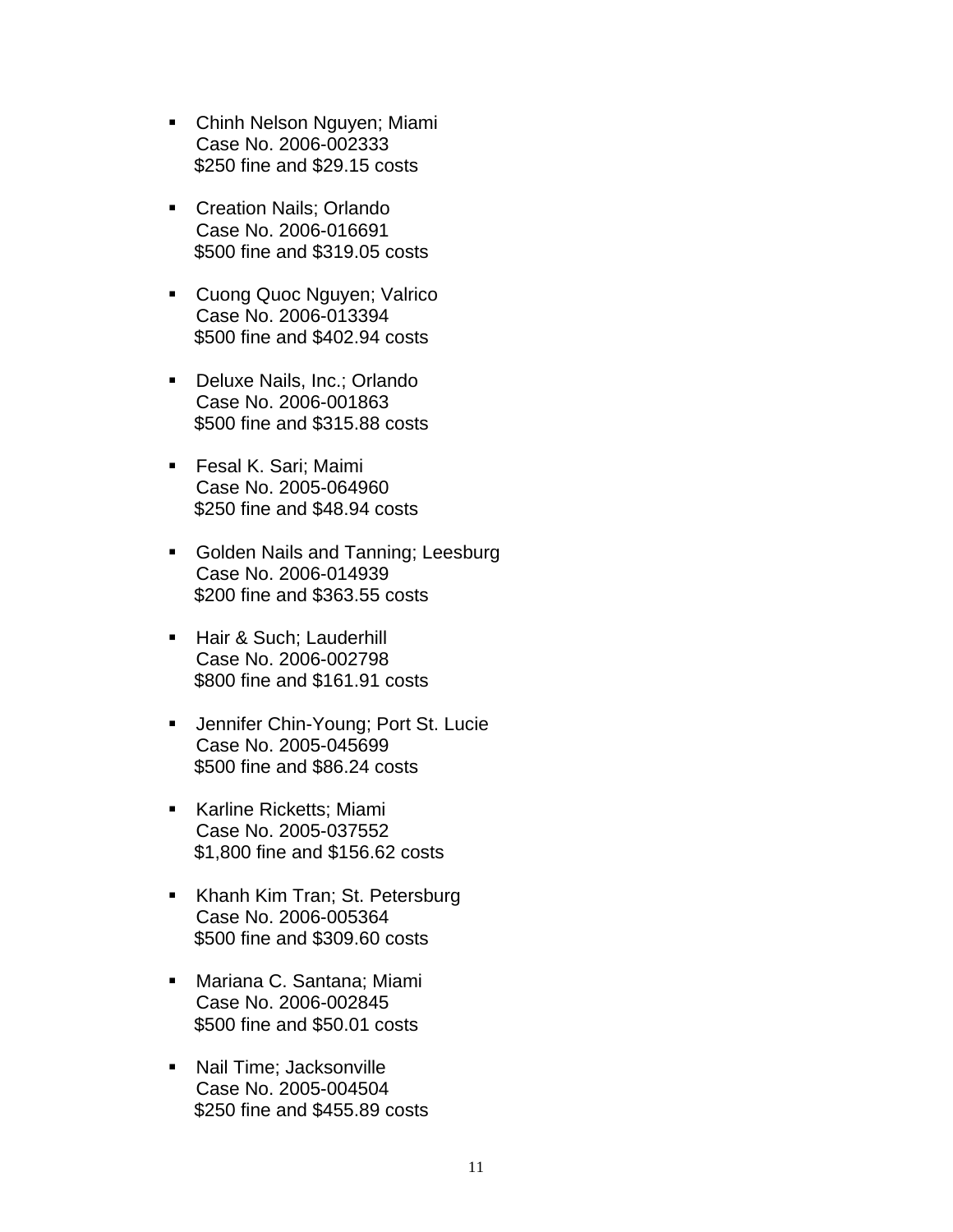- Natural Nails & Spa; Orlando Case No. 2005-050080 \$500 fine and \$400.54 costs
- Ngo T. Le; Pinellas Park Case No. 2006-005397 \$500 fine and \$309.60 costs
- **Perfect Nail Care; Longwood** Case No. 2005-054958 \$500 fine and \$386.39 costs
- Quang P. Nguyen; Pinellas Park Case No. 2006-011972 \$500 fine and \$339.70 costs
- Ramon Horta; Miami Case No. 2005-064965 \$500 fine and \$63.84 costs
- Ray T. Nguyen; Pinellas Park Case No. 2006-005397 \$500 fine and \$309.60 costs
- Regal Nails; Orlando Case No. 2005-057007 \$2,000 fine and \$467.78 costs
- Rene Carlos Valle; Maimi Case No. 2006-008020 \$500 fine and \$175.65 costs
- Erich Roa; Lake Worth Case No. 2004-011904 \$3,200 fine and \$147.80 costs
- Rossana P. Serrano; Miami Case No. 2006-012545 \$500 fine and \$62.19 costs
- **Sandy Tran; Bradenton** Case No. 2005-059272 \$50 fine and \$346.80 costs
- **Sharon Spencer; Port St. Lucie** Case No. 2005-045692 \$500 fine and \$86.24 costs